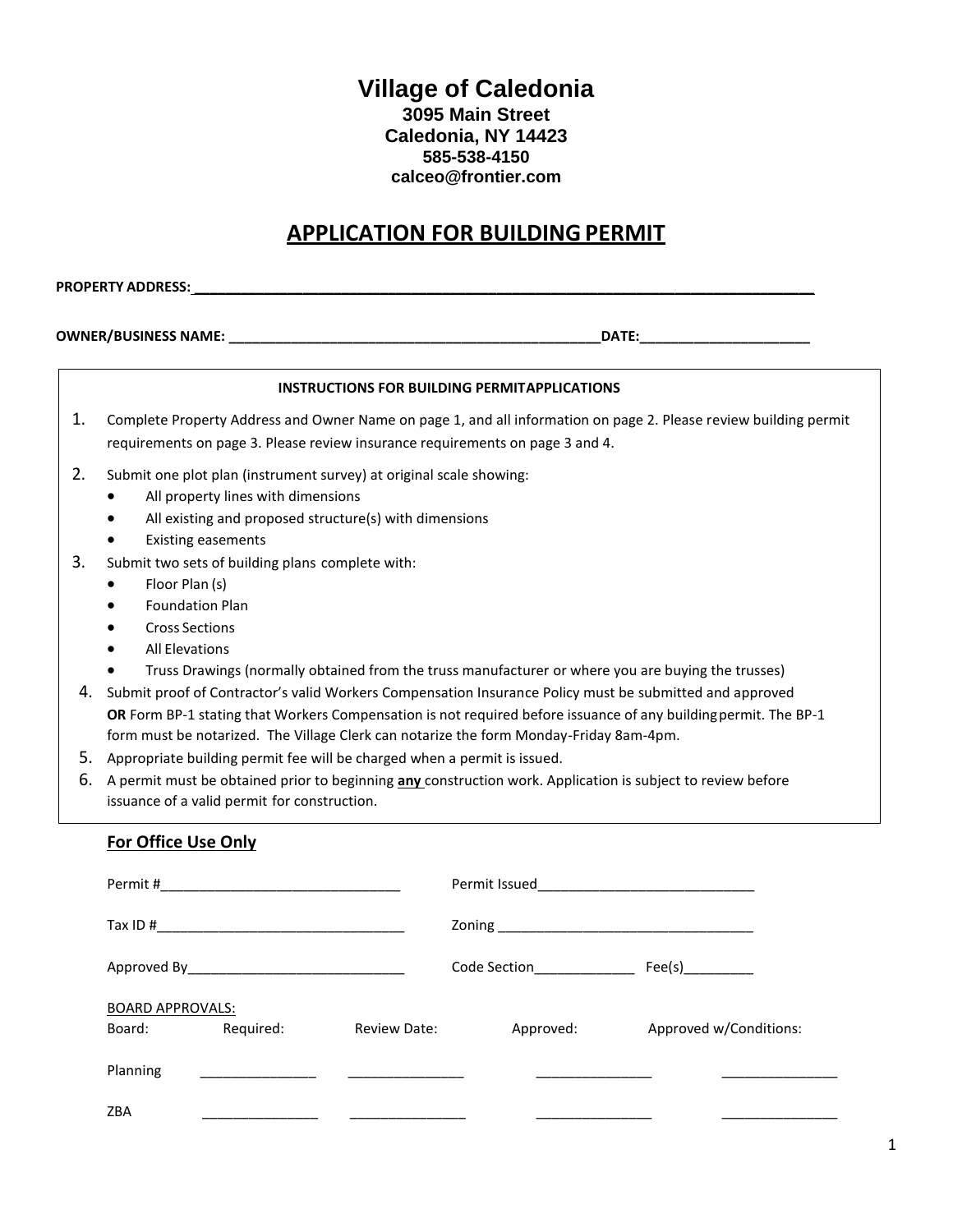## **Village of Caledonia 3095 Main Street Caledonia, NY 14423**

## **BUILDING PERMIT APPLICATION**

|                                                          | Property where work will be performed: |                                                                                                                       |                                           |
|----------------------------------------------------------|----------------------------------------|-----------------------------------------------------------------------------------------------------------------------|-------------------------------------------|
| Address:                                                 |                                        |                                                                                                                       |                                           |
| <b>Owners Name:</b>                                      |                                        |                                                                                                                       |                                           |
| <b>Owners Address:</b><br><b>Contractor Information:</b> |                                        | <u> 2000 - Jan James James James James James James James James James James James James James James James James J</u>  |                                           |
| Name:                                                    |                                        |                                                                                                                       |                                           |
| Address:                                                 |                                        |                                                                                                                       |                                           |
|                                                          | Estimated Cost of Project: \$          | Square Footage: _______________                                                                                       |                                           |
| <b>Project Description:</b>                              |                                        | <u> 1989 - Johann John Stone, markin film yn y brening yn y brening yn y brening yn y brening yn y brening yn y b</u> |                                           |
| <b>Permit Type:</b>                                      | 1 Residential                          | [ ] Commercial                                                                                                        | [ ] Industrial                            |
|                                                          | ] New Construction                     | [ ] Addition                                                                                                          | [ ] Interior Renovation                   |
| Check all                                                | Change of Use<br>] Accessory Structure | [ ] Demolition<br>[ ] Shed                                                                                            | [ ] Excavation/Fill/Site Work<br>[ ] Deck |
| that apply                                               | 1 New Furnace                          | [ ] Fireplace Insert                                                                                                  | [ ] Wood/Pellet Stove                     |
|                                                          | 1 Fence                                | [ ] Porch                                                                                                             | [ ] Plumbing                              |
|                                                          | 1 Generator                            | [ ] Mechanical                                                                                                        | [ ] Sign/Awning                           |
|                                                          | ] Roof Repair/Replace                  | [ ] Solar                                                                                                             |                                           |
|                                                          | ] New Swimming Pool:                   | [ ] In Ground Pool                                                                                                    | [ ] Above Ground Pool                     |
|                                                          | Other                                  |                                                                                                                       |                                           |

#### **CERTIFICATION:**

Application is hereby made to the Village of Caledonia for the issuance of a Building Permit, Pursuant to the Zoning Ordinance of the Village of Caledonia as herein described. I acknowledge that no construction activities shall be commenced prior to the issuance of a valid building permit. I affirm that I have read the instructions and that the application, plans and supporting documentation are true and a complete statement and description of the work proposed and that all work will be performed in accordance with the NYS Building Code, local laws and ordinances and with local zoning regulations whether specified herein or not. I authorize access to the Code Enforcement Officer or representative during all phases of construction for the purpose of inspections. I agree to prominently display on the premises the building permit issued and abide by all Planning Board and Zoning Board of Appeals approvals and all plan amendments made by the Building Department. I further acknowledge and agree that prior to occupying the facilities governed by this building permit; I or my agents will obtain a Certificate of Occupancy.

| <b>HOMEOWNER SIGNATURE:</b>  | <b>DATE:</b> |  |
|------------------------------|--------------|--|
|                              |              |  |
| <b>CONTRACTOR SIGNATURE:</b> | DATE:        |  |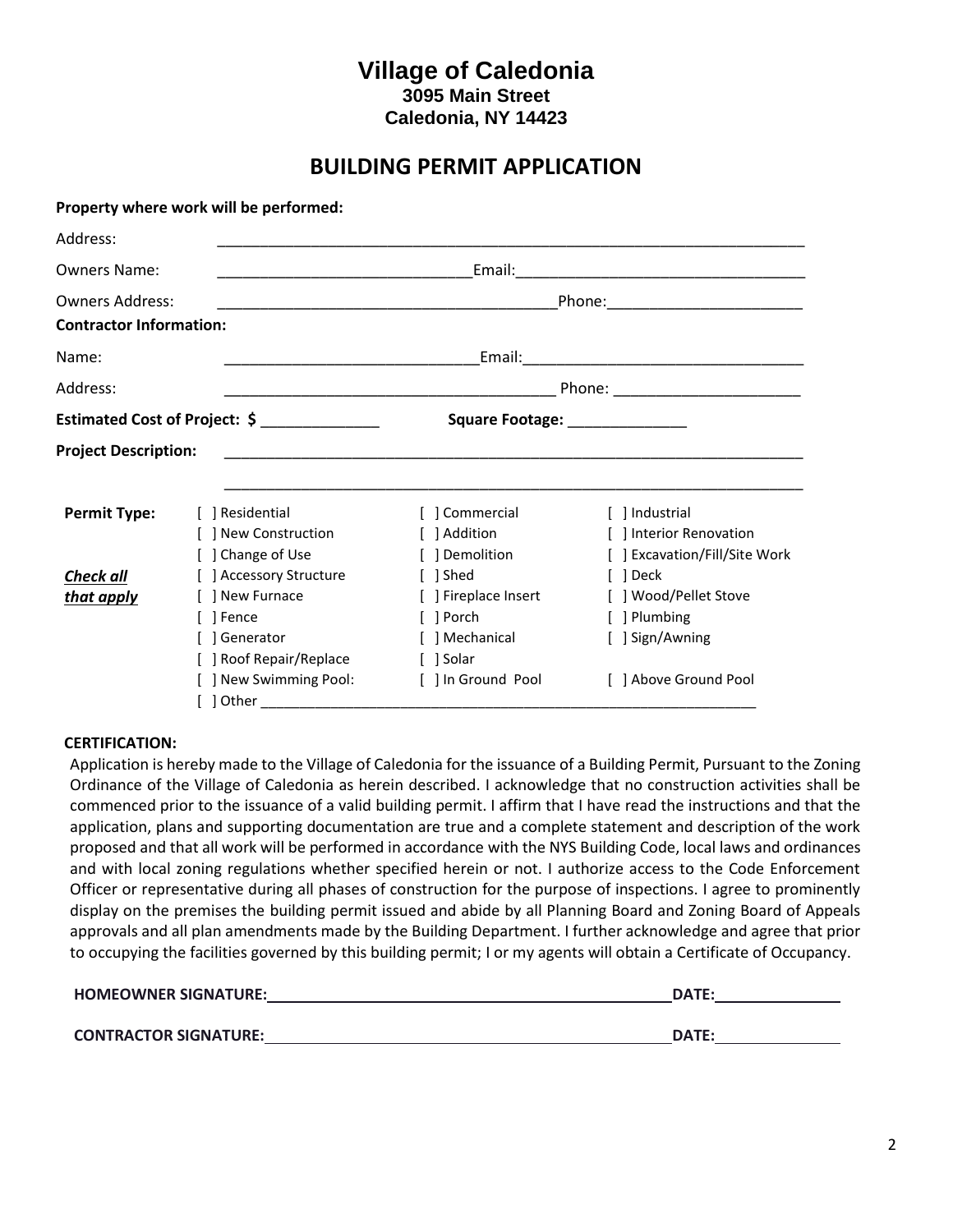# **PLEASE REVIEW BUILDING PERMIT REQUIREMENTS:**

- 1. The applicant shall notify the Code Enforcement Officer (CEO) of any changes in the information contained in the building permit application during the period for which the building permit is in effect.
- 2. A permit will be issued when the application has been determined to be complete and the proposed work is determined to be in compliance with all requirements of New York State Building Code.
- 3. A building permit may be revoked or suspended if it is determined that the work to which it pertains is not in accordance with the information contained in the building permit application; OR is not in conformance with the NYS Building Code; OR if there has been a misrepresentation or falsification of a material fact or condition connected with the application for a building permit.
- 4. Registered Architect's or Engineer's stamp & signature required under any of the followingconditions:
	- a. Residential construction with cost exceeding \$20,000
	- b. New residential single family dwelling(s) and/or addition that equals 1,500 square feet gross area
	- c. Change of Occupancy
	- d. Any commercial construction
- 5. Any deviation from the approved plans must be authorized by the licensed professional who affixed the NYS seal to the original plans prior to the issuance of a Certificate of Occupancy.
- 6. The applicant shall notify the CEO 24 hours in advance for all required inspections and receive approval before any building element, equipment or system is covered or enclosed.
- 7. Prior to the issuance of a Certificate of Occupancy, the licensed professional who affixed the NYS seal to the original plans must certify that the completed construction is in compliance with the plans and specifications as submitted for the building permit.
- 8. A building permit shall expire one (1) year from the date of issuance or upon the issuance of a Certificate of Occupancy whichever comes first. A building permit that has expired prior to the issuance of a Certificate of Occupancy shall require the issuance of a new building permit and the payment of all building permit fees. A building permit may, upon written request, be renewed for successive one year periods provided that: the original permit has not been revoked or is suspended at the time of renewal request; and the information contained in the original application is relevant and correct; and the renewal fee is paid.
- 9. The owner assumes responsibility for the cleanup of all debris generated by construction activities and the removal of same to a legal off-site location.
- 10. By law, applicant or contractor is required to contact **Dig Safely New York 800‐962‐7962** prior to starting any digging. Allow two full working days for response.
- 11. Certain work may be required to have a third party inspection.
- 12. All electrical work must be inspected by an authorized agent and produce a certificate of approval. It is the permit holder's responsibility to arrange for all required electrical inspections.

### **INSURANCE REQUIRED:**

Workers Compensation Insurance and Disability Benefits Coverage: NY Workers Law Section 57 requires contractors and certain homeowners listed on the building permit shall provide proof that such coverage is issued by an authorized insurance carrier (Form C-105.2 or U-26.3) or provide proof they are exempt ( Form CE-200). Any residence that is not a 1, 2, 3 or 4 family **owner-occupied** residence is considered a business and must provide proof of insurance.

Affidavit of Exemption Form BP-1 can only be filed if the owner of the owner-occupied residence follows the restrictions defined below:

- 1. is performing all of the work themselves for which the building permit is issued.
- 2. is not hiring, paying or compensating in any way the individuals that are performing or helping to perform any or all of the work for which the building permit is issued.
- 3. has a home owners insurance policy that is currently in effect and covers the property for which the building permit is issued and the owner is hiring or paying individuals a total of less than forty (40) hours per week (aggregate hours for all paid individuals) for the work for which the building permit is issued.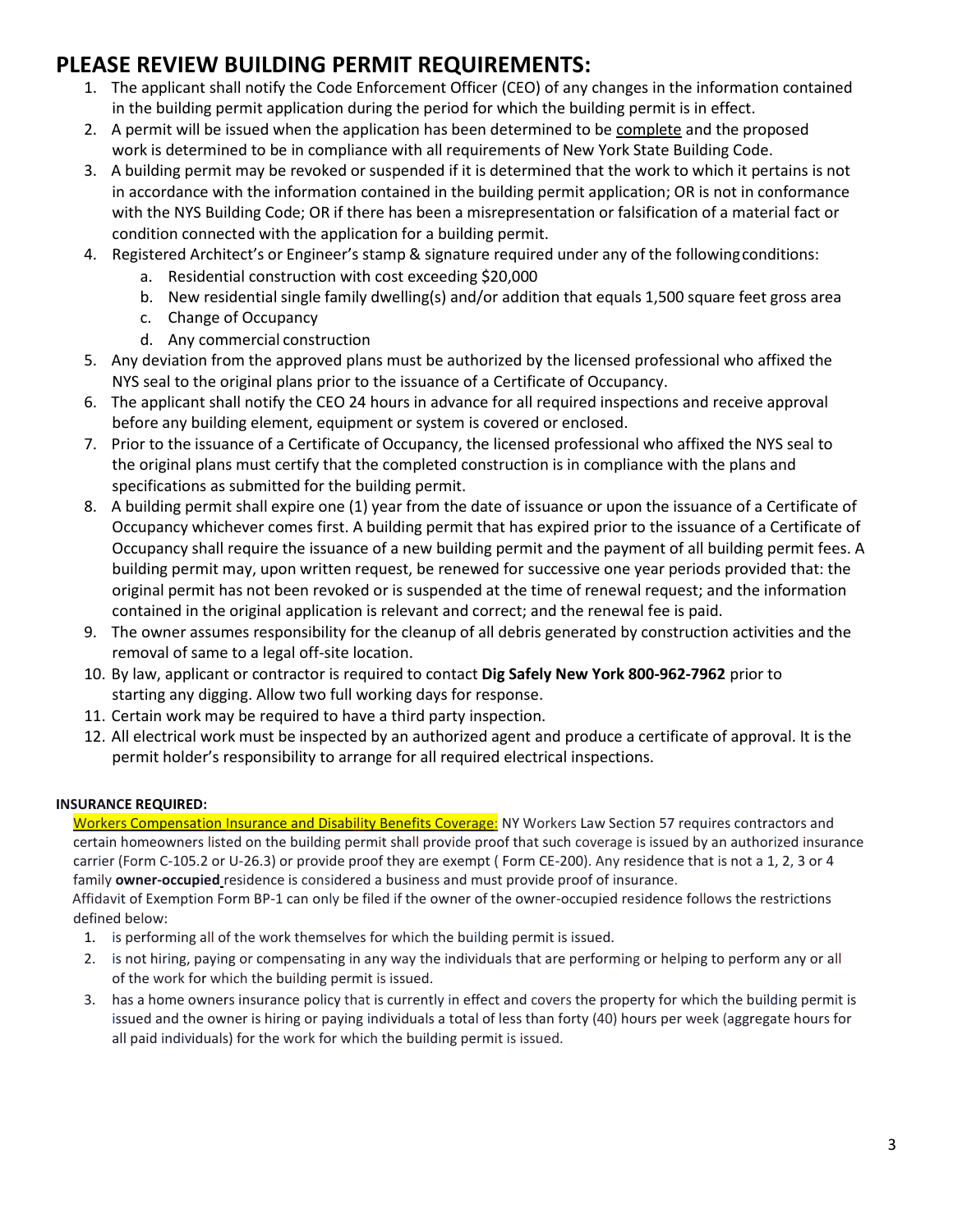#### **LAWS OF NEW YORK, 1998 CHAPTER 439**

#### **The general municipal law is amended by adding a new section 125 to read as follows:**

125. ISSUANCE OF BUILDING PERMITS. NO CITY, TOWN OR VILLAGE SHALL ISSUE A BUILDING PERMIT WITHOUT OBTAINING FROM THE PERMIT APPLICANT EITHER:

- 1. PROOF DULY SUBSCRIBED THAT WORKERS' COMPENSATION INSURANCE AND DISABILITY BENEFITS COVERAGE ISSUED BY AN INSURANCE CARRIER IN A FORM SATISFACTORY TO THE CHAIR OF THE WORKERS' COMPENSATION BOARD AS PROVIDED FOR IN SECTION FIFTY-SEVEN OF THE WORKERS' COMPENSATION LAW IS EFFECTIVE; OR
- 2. AN AFFIDAVIT THAT SUCH PERMIT APPLICATION HAS NOT ENGAGED AN EMPLOYER OR ANY EMPLOYEES AS THOSE TERMS AE DEFINED IN SECTION TWO OF THE WORKERS' COMPENSATION LAW TO PERFORM WORK RELATING TO SUCH BUILDING PERMIT.

#### **Implementing Section 125 of the General Municipal Law**

#### **1. General Contractors – Business Owners and Certain Homeowners**

#### **For businesses and certain homeowners listed as the general contractors on building permits;**

That they are in compliance with Section 57 of the Workers' Compensation Law (WCL) is ONE of the following forms that indicate that they are:

- Insured (C-105.2 or U-26.3)
- Self-insured (SI-12) or
- Are exempt (CE-200)

Under the mandatory coverage provisions of the WCL. Any residence that is not a **1, 2, 3 or 4 Family, Owner-Occupied Residence** is considered a business (income or potential income property) and must prove compliance by filling one of the above forms.

#### **2. Owner-Occupied Residences**

For homeowners of a 1, 2, 3 or 4 Family, Owner-Occupied Residence, proof of their exemption from the mandatory coverage provisions of the Workers' Compensation Law when applying for a building permit is to file form BP-1.

- Form BP-1 shall be filed if the homeowner of a **1, 2, 3 or 4 Family, Owner-Occupied Residence** is listed as the general contractor on the building permit, and the homeowner:
	- Is performing all the work for which the building permit was issued him/herself
	- Is not hiring, paying or compensating in any way, the individual(s) that is (are) performing all the work for which the building permit was issued or helping the homeowner perform such work, or
	- Has a homeowners' insurance policy that is currently in effect and covers the property for which the building permit was issued AND the homeowner is hiring or paying individuals a total of less than 40 hours per week (aggregate hours for all paid individuals on the jobsite) for the work which the building permit was issued.
- If the homeowner of a **1, 2, 3 or 4 Family, Owner-Occupied Residence** is hiring or paying individuals a total of **40 hours or MORE** in any week (aggregate hours for all paid individuals on the jobsite) for the work for which the building permit was issued, then the homeowner may not file the "Affidavit of Exemption" form, BP-1, but shall either:
	- Acquire appropriate workers' compensation coverage and provide appropriate proof of that coverage on forms approved by the Chair of the NYS Workers' Compensation Board to the government entity issuing the building permit (the C-105.2 or U-26.3 form), OR
	- Have the general contractor, (performing the work on the **1, 2, 3 or 4 Family, Owner-Occupied Residence** (including condominiums) listed on the building permit) provide appropriate proof of workers' compensation coverage, or proof of exemption from that coverage on forms approved by the Chair of the NYS Workers' Compensation Board to the government entity issuing the building permit.